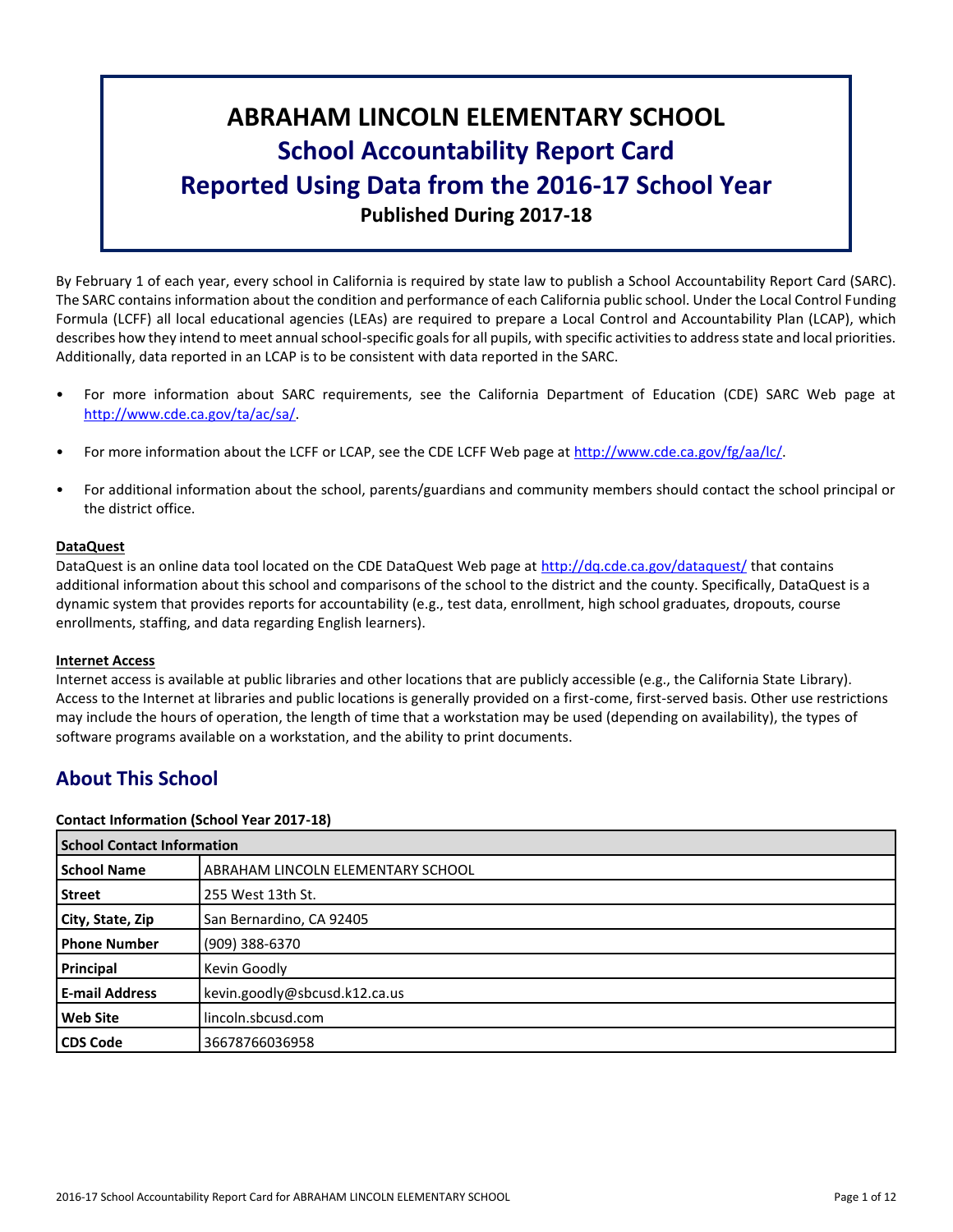| <b>District Contact Information</b> |                                             |  |  |  |
|-------------------------------------|---------------------------------------------|--|--|--|
| <b>District Name</b>                | SAN BERNARDINO CITY UNIFIED SCHOOL DISTRICT |  |  |  |
| l Phone Number                      | (909) 381-1110                              |  |  |  |
| Superintendent                      | Dr. Dale Marsden                            |  |  |  |
| l E-mail Address                    | dale.marsden@sbcusd.k12.ca.us               |  |  |  |
| <b>Web Site</b>                     | www.sbcusd.com                              |  |  |  |

#### **School Description and Mission Statement (School Year 2017-18)**

Abraham Lincoln Elementary School has 42 classrooms, a library, a multipurpose room, and an administration office. The campus was built in 1968 and was modernized in 2012. Lincoln has an increased capacity to service students more effectively through focusing on K-5 instructional technology, digital learning environments, supplementary online academic intervention supports, career pathway education, and a focus on mastery of Common Core State Standards. Abraham Lincoln Elementary School has 42 classrooms, a library, a multipurpose room, and an administration office. The campus was built in 1968 and was modernized in 2012. Lincoln has an increased capacity to service students more effectively through focusing on K-5 instructional technology, digital learning environments, supplementary online academic intervention supports, career pathway education, and a focus on mastery of Common Core State Standards.

| Student Enrollment by Grade Level (School Year 2016-17) |
|---------------------------------------------------------|
|---------------------------------------------------------|

| Grade<br>Level          | <b>Number of</b><br><b>Students</b> |
|-------------------------|-------------------------------------|
| Kindergarten            | 121                                 |
| Grade 1                 | 145                                 |
| Grade 2                 | 132                                 |
| Grade 3                 | 118                                 |
| Grade 4                 | 158                                 |
| Grade 5                 | 154                                 |
| <b>Total Enrollment</b> | 828                                 |

#### **Student Enrollment by Group (School Year 2016-17)**

| <b>Student</b><br>Group             | <b>Percent of</b><br><b>Total Enrollment</b> |
|-------------------------------------|----------------------------------------------|
| <b>Black or African American</b>    | 13                                           |
| American Indian or Alaska Native    | 1.3                                          |
| Asian                               | 0.8                                          |
| <b>Filipino</b>                     | 0.1                                          |
| <b>Hispanic or Latino</b>           | 74.5                                         |
| Native Hawaiian or Pacific Islander | 0.4                                          |
| White                               | 2.7                                          |
| <b>Two or More Races</b>            | 2.1                                          |
| Socioeconomically Disadvantaged     | 96.9                                         |
| <b>English Learners</b>             | 46.7                                         |
| <b>Students with Disabilities</b>   | 8.7                                          |
| <b>Foster Youth</b>                 | 0.6                                          |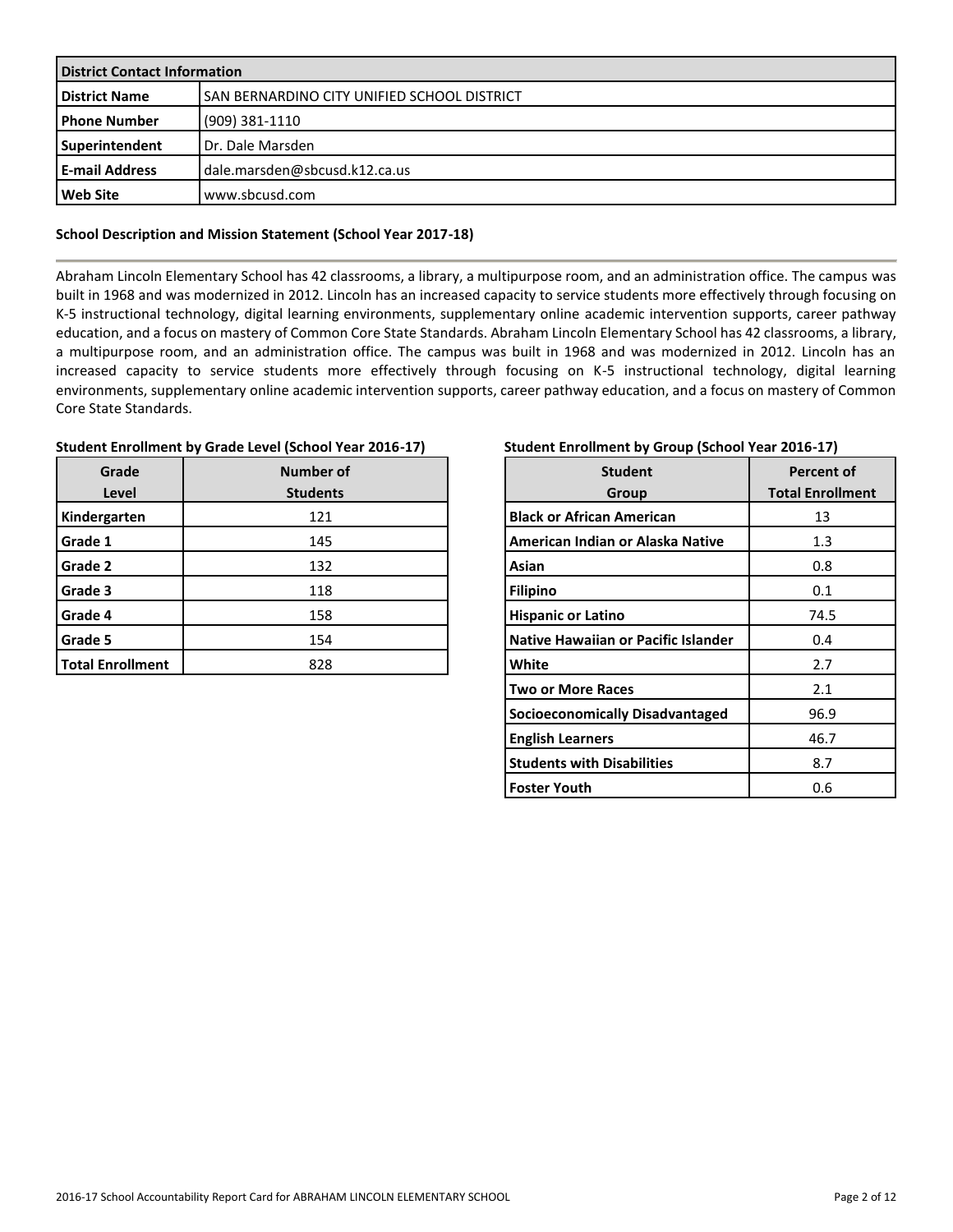# **A. Conditions of Learning**

## **State Priority: Basic**

The SARC provides the following information relevant to the State priority: Basic (Priority 1):

- Degree to which teachers are appropriately assigned and fully credentialed in the subject area and for the pupils they are teaching;
- Pupils have access to standards-aligned instructional materials; and
- School facilities are maintained in good repair.

#### **Teacher Credentials**

|                                                                    |         | <b>District</b> |         |         |
|--------------------------------------------------------------------|---------|-----------------|---------|---------|
| <b>Teachers</b>                                                    | 2015-16 | 2016-17         | 2017-18 | 2017-18 |
| <b>With Full Credential</b>                                        | 47      | 36              | 31      | 2,599   |
| <b>Without Full Credential</b>                                     | 0       |                 |         | 22      |
| Teaching Outside Subject Area of Competence (with full credential) |         |                 |         | 21      |

#### **Teacher Misassignments and Vacant Teacher Positions**

| <b>Indicator</b>                                      | 2015-16 | 2016-17 | 2017-18 |
|-------------------------------------------------------|---------|---------|---------|
| <b>Misassignments of Teachers of English Learners</b> |         |         |         |
| Total Teacher Misassignments *                        |         |         |         |
| l Vacant Teacher Positions                            |         |         |         |

Note: "Misassignments" refers to the number of positions filled by teachers who lack legal authorization to teach that grade level, subject area, student group, etc.

\* Total Teacher Misassignments includes the number of Misassignments of Teachers of English Learners.

#### **Quality, Currency, Availability of Textbooks and Instructional Materials (School Year 2017-18)**

#### **Year and month in which data were collected:** August 2017

Textbooks adopted by the San Bernardino City Unified School District Board of Education are selected from the State adopted list of materials. These materials are standards-based and are rigorously reviewed by San Bernardino City Unified School District textbook adoption committees to assure that selections will meet the unique needs of all learners, including English language learners, advanced learners, at-risk students and special needs students. Textbooks are usually adopted for an eight-year cycle.

All core curriculum materials are available in English and Spanish. The Board of Education ensures that textbooks are purchased for each student in reading/language arts and mathematics in grades TK-6 to use in class, at home, and after school. For science and history/social studies classroom materials, big books have been purchased for K-2 with a textbook purchased for each student in grades 3-6 to use in class, at home, and after school. English Language Development (ELD) materials are standards-aligned and are purchased for each student who is identified as an English learner. An inventory is completed for each classroom at every school site and is reported to the District Office to ensure that sufficient materials are available for the new school year. This inventory is completed in March/April of each year to prepare for the following school year.

In addition to core curriculum materials, the district has purchased supplementary materials for use in the district's elementary music program. District music specialists primarily use these materials. Participation in the district's music program is voluntary and open to students in grades four through six. Sufficient instructional materials are available for all students electing to participate in this music program.

| <b>Subject</b>               | Textbooks and Instructional Materials/<br><b>Year of Adoption</b>                      |     |  |
|------------------------------|----------------------------------------------------------------------------------------|-----|--|
| <b>Reading/Language Arts</b> | Grades K-6: McGraw-Hill School Education: Reading<br>Wonders/Lectura Maravillas (2016) | Yes |  |
| <b>Mathematics</b>           | Grades K-6: Pearson Scott Foresman: enVision Math<br>(2015)                            | Yes |  |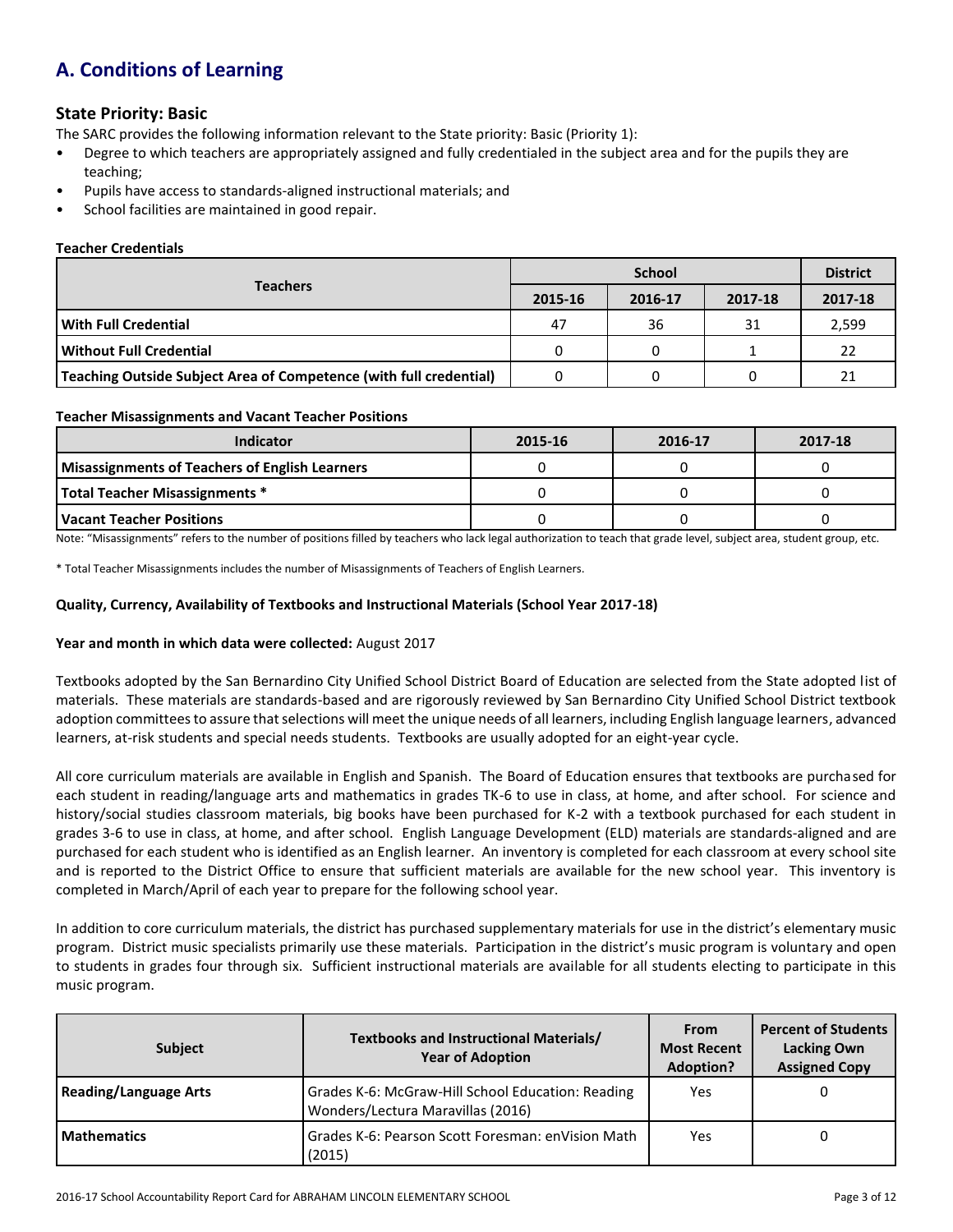| <b>Subject</b>                    | Textbooks and Instructional Materials/<br><b>Year of Adoption</b>                                                         | <b>From</b><br><b>Most Recent</b><br>Adoption? | <b>Percent of Students</b><br><b>Lacking Own</b><br><b>Assigned Copy</b> |
|-----------------------------------|---------------------------------------------------------------------------------------------------------------------------|------------------------------------------------|--------------------------------------------------------------------------|
| <b>Science</b>                    | Grades K-6: Pearson Scott Foresman: California<br>Science (2007)                                                          | Yes                                            | 0                                                                        |
| <b>History-Social Science</b>     | Grades K & 6: Houghton Mifflin: Social Science<br>(2006)<br>Grades 1-5: MacMillan/McGraw-Hill: California Vista<br>(2006) | Yes                                            | 0                                                                        |
| <b>Visual and Performing Arts</b> | McGraw-Hill: Share the Music (1995)                                                                                       | Yes                                            |                                                                          |

#### **School Facility Conditions and Planned Improvements (Most Recent Year)**

#### General

Abraham Lincoln Elementary School has 42 classrooms, a library, a multipurpose room, and an administration office. The campus was built in 1968 and was modernized in 2012. Lincoln has an increased capacity to service students more effectively through focusing on K-5 instructional technology, digital learning environments, supplementary online academic intervention supports, career pathway education, and a focus on mastery of Common Core State Standards. The district takes great effort to ensure that all schools are clean, safe, and functional. To assist in this effort, the district's Mobile Maintenance Teams use the Facility Inspection Tool (FIT), a survey instrument developed by the State of California Office of Public School Construction (OPSC). Results of this survey are available from the district's Maintenance and Operations Department. The most recent inspection took place on 3/17/2017. Below is more specific infor-mation on the condition of the school and the efforts made to ensure that students are provided with an appropri-ate learning environment.

#### Safety

To ensure student safety before, during and after the school day, rec aides, teachers, and administrators supervise the school grounds including the cafeteria, quad area, and athletic fields. Signs are posted throughout the campus to indicate all visitors must report to and register in the administration office. All staff and visitors wear appropriate identifying badges. Maintenance and Repair Safety concerns are the number one priority of Maintenance and Operations. The District's Mobile Maintenance Teams are proactive and conduct inspections to keep school sites in "good repair" on a continual basis. Also, the district staff at each site reports safety issues as they arise. Maintenance and Operations make necessary repairs to ensure that all schools are clean, safe, and functional. A work order process is used to ensure ef-ficient service and emergency repairs are given the highest priority and work orders are completed in a timely manner.

#### Cleaning Process and Schedule

The district's Maintenance and Operations department works with the site principal or designee to develop cleaning runs for the site custodian(s). The site principal/designee then works with the site custodian(s) to ensure proper implementation of the cleaning runs to maintain a safe and clean school. School Facility Improvements Each year the district uses state and local funds to maintain and improve school sites. Planned improvements for this school for the 2017-18 school year are listed below. Replace floor covering in selected rooms School Facility Good Repair Status (Most Recent Year) Results of this site's most recent survey are included below, and any associated repairs were completed by the end of April 2017.Additionally, representatives from the San Bernardino County Superintendent of Schools (SBCSS) conduct annual Williams visits to schools ranked in deciles 1-3 in San Bernardino County to evaluate their good repair status.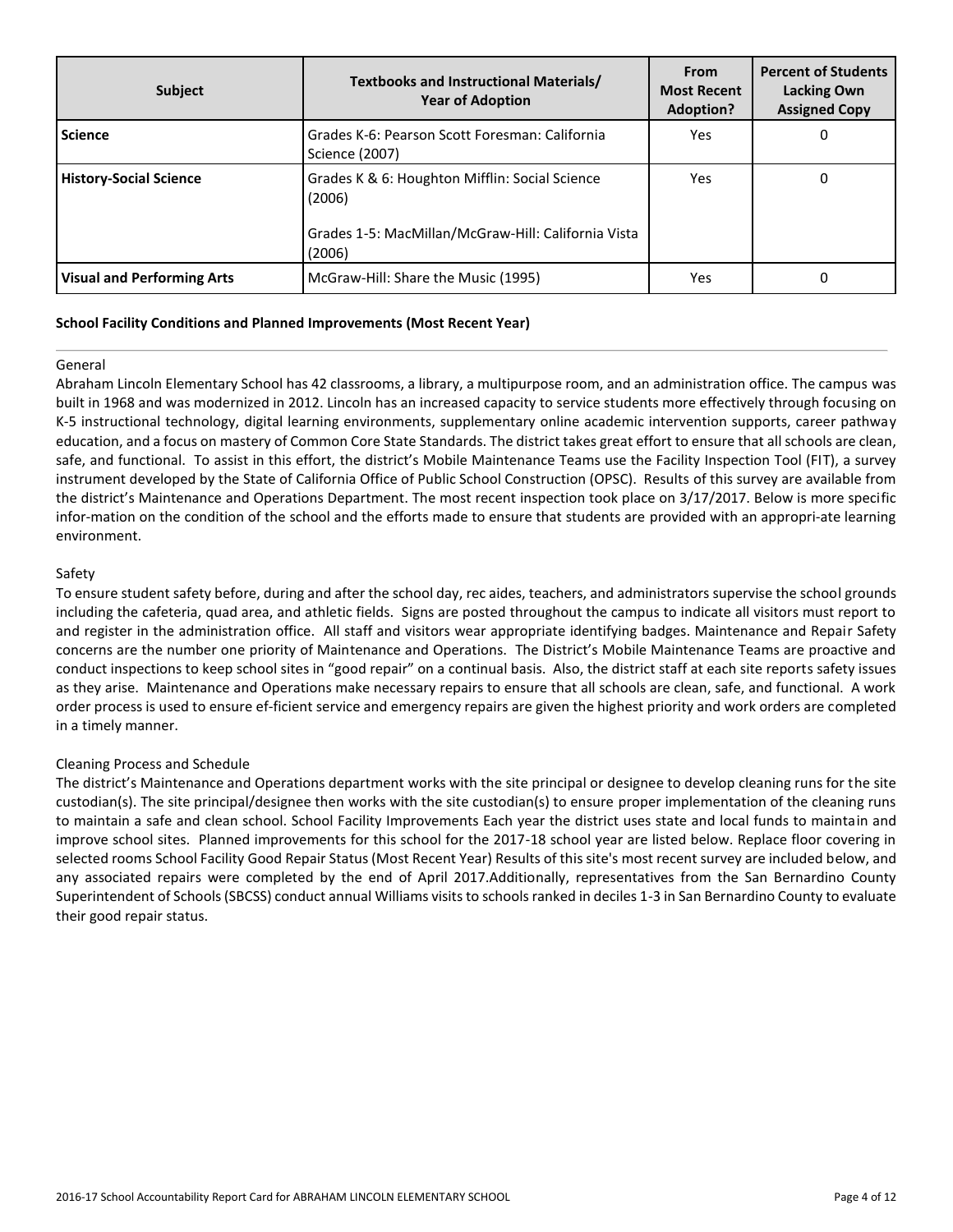The Williams inspection for this site occurred on 8/21/17. Results from this inspection are included below, and any associated repairs were completed by the end of September 2017.

- Section 4. Interior Surfaces
- C6: Carpeting damaged, rippled, or stained (remedied)
- C9: Carpeting damaged, rippled, or stained (remedied)
- Section 14. Playgrounds/School Grounds
- Grounds near E 106: Significant cracks, trip hazards, holes or deterioration (work order#:590656)(remedied)
- Playground/Perimeter: Significant cracks, trip hazards, holes or deterioration (work order#: 590666)(remedied)
- Playground/Perimeter: Area that poses safety hazard(s) to students unsecured (work order#: 590658)(remedied)
- Section 15. Overall Cleanliness
- Playground/Perimeter: Area has unabated graffiti (work order#: 590656)(remedied)
- Wing E101-E206: Graffiti etched in windows/tiles (work order#: 590657)(remedied)

#### **School Facility Good Repair Status (Most Recent Year)**

Using the **most recently collected** FIT data (or equivalent), provide the following:

- Determination of repair status for systems listed
- Description of any needed maintenance to ensure good repair
- The year and month in which the data were collected
- The overall rating

| <b>School Facility Good Repair Status (Most Recent Year)</b><br>Year and month of the most recent FIT report: 3/17/2017 |                      |              |      |                                                                                                                                                                                                                                                                                                                                                                                                                                      |  |  |
|-------------------------------------------------------------------------------------------------------------------------|----------------------|--------------|------|--------------------------------------------------------------------------------------------------------------------------------------------------------------------------------------------------------------------------------------------------------------------------------------------------------------------------------------------------------------------------------------------------------------------------------------|--|--|
|                                                                                                                         | <b>Repair Status</b> |              |      | <b>Repair Needed and</b>                                                                                                                                                                                                                                                                                                                                                                                                             |  |  |
| <b>System Inspected</b>                                                                                                 | Good                 | Fair         | Poor | <b>Action Taken or Planned</b>                                                                                                                                                                                                                                                                                                                                                                                                       |  |  |
| Systems: Gas Leaks, Mechanical/HVAC,<br>Sewer                                                                           | $\pmb{\times}$       |              |      | B-WING HALL: FAUCET AND FOUNTAIN IN<br>COUNTER BY B-3 ARE SHUT OFF (REMEDIED)A-6:<br>DIFFUSER RESET(remedied)                                                                                                                                                                                                                                                                                                                        |  |  |
| Interior: Interior Surfaces                                                                                             |                      | $\mathsf{X}$ |      | C-9: TOUCH UP PAINT ON THE WALL IN THE<br>CORNER BY THE DOORD-5: CARPET PULLED OUT<br>FROM THRESHOLD (REMEDIED)D-6: REPLACE TOW<br><b>CABINET LOCKS (REMEDIED)</b>                                                                                                                                                                                                                                                                   |  |  |
| Cleanliness: Overall Cleanliness, Pest/<br>Vermin Infestation                                                           | X                    |              |      |                                                                                                                                                                                                                                                                                                                                                                                                                                      |  |  |
| <b>Electrical: Electrical</b>                                                                                           | $\pmb{\times}$       |              |      | E-203: ELECTRICAL PANEL BLOCKED (REMEDIED)D-<br>2: ONE LIGHT OUT (REMEDIED)D-4: DATA OUTLET<br>ON NORTH WALL IS BROKEN (REMEDIED)                                                                                                                                                                                                                                                                                                    |  |  |
| Restrooms/Fountains: Restrooms, Sinks/<br>Fountains                                                                     |                      | X            |      | PS-5: ADULT CEILING TILE STAINED; STUDENT RR<br>DOOR WON'T LATCH (REMEDIED)PS-6: ADULT RR<br>CEILING TILE MISSING, EXIT DOORS BLOCKED<br>(REMEDIED)EAST BOYS RR: URINAL WON'T FLUSH<br>(REMEDIED) EAST BOYS RR: 2 SINKS LOOSE ON<br>WALL (REMEDIED)                                                                                                                                                                                  |  |  |
| Safety: Fire Safety, Hazardous Materials                                                                                | $\mathsf{x}$         |              |      |                                                                                                                                                                                                                                                                                                                                                                                                                                      |  |  |
| <b>Structural: Structural Damage, Roofs</b>                                                                             | X                    |              |      |                                                                                                                                                                                                                                                                                                                                                                                                                                      |  |  |
| External: Playground/School Grounds,<br>Windows/Doors/Gates/Fences                                                      |                      | X            |      | A-6: SOUTH DOOR WON'T CLOSE (REMEDIED)A-8:<br>SOUTH DOOR WON'T CLOSE (REMEDIED)B:4:<br>NORTH DOOR WON'T CLOSE (REMEDIED)B-5:<br>SOUTHEAST DOOR WON'T CLOSE (REMEDIED)B-6:<br>SOUTH DOOR WON'T CLOSE (REMEDIED)B-7:<br>SOUTH DOOR WON'T CLOSE (REMEDIED)B-8:<br>SOUTH DOOR WON'T CLOSE (REMEDIED)C-1:<br>NORTH DOOR WON'T CLOSE (REMEDIED)C-2:<br>NORTH DOOR WON'T CLOSE (REMEDIED)C-3:<br>NORTH DOOR WON'T CLOSE (REMEDIED)C-5: HALL |  |  |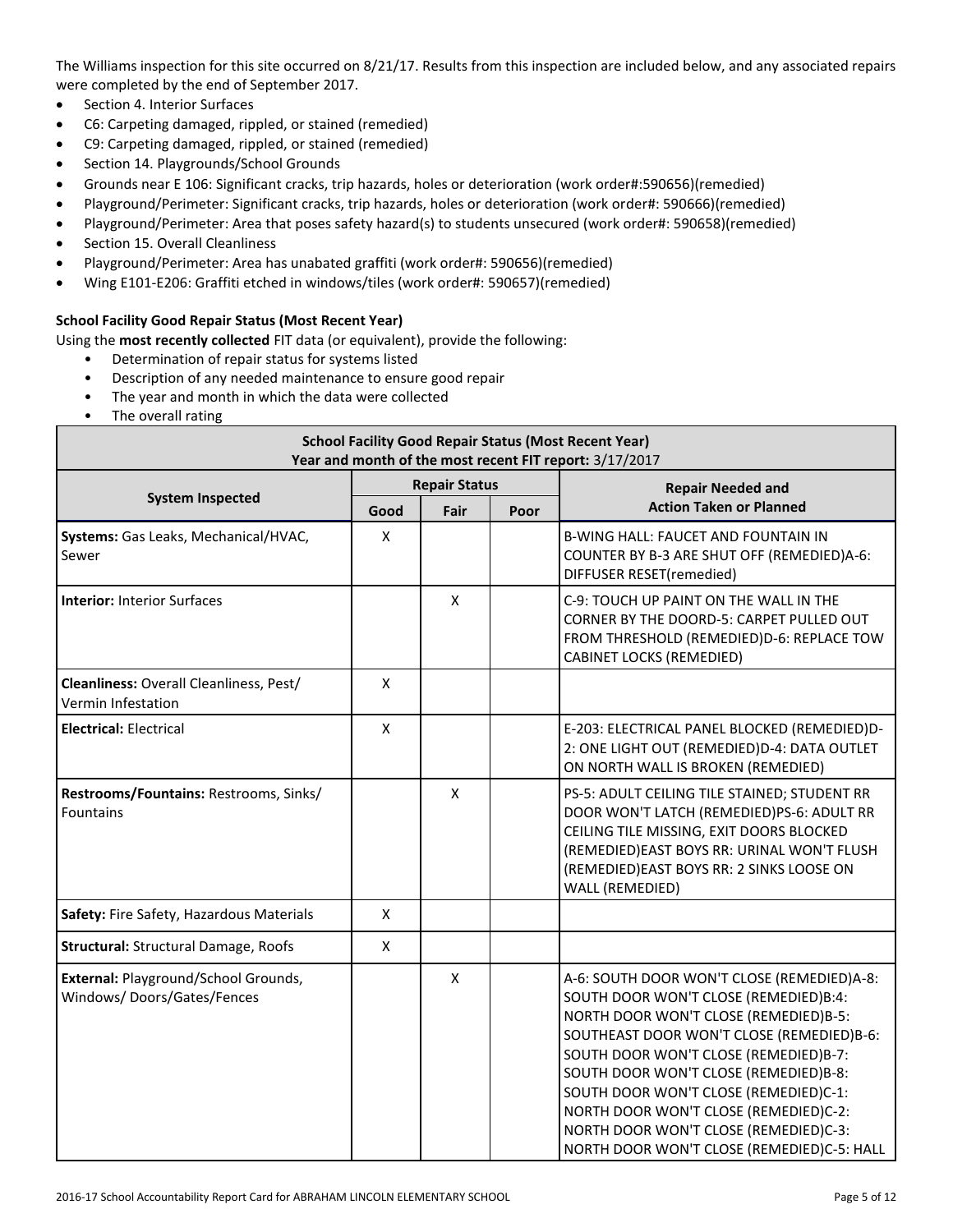| <b>School Facility Good Repair Status (Most Recent Year)</b><br>Year and month of the most recent FIT report: 3/17/2017 |                      |      |      |                                                                                                                                                                                                                                                                                                                                                                                     |  |  |
|-------------------------------------------------------------------------------------------------------------------------|----------------------|------|------|-------------------------------------------------------------------------------------------------------------------------------------------------------------------------------------------------------------------------------------------------------------------------------------------------------------------------------------------------------------------------------------|--|--|
|                                                                                                                         | <b>Repair Status</b> |      |      | <b>Repair Needed and</b>                                                                                                                                                                                                                                                                                                                                                            |  |  |
| <b>System Inspected</b>                                                                                                 | Good                 | Fair | Poor | <b>Action Taken or Planned</b>                                                                                                                                                                                                                                                                                                                                                      |  |  |
|                                                                                                                         |                      |      |      | DOOR WON'T CLOSE (REMEDIED)COMPUTER LAB:<br>NORTH DOOR WON'T CLOSE (REMEDIED)C-6:<br>NEITHER DOOR WON'T CLOSE (REMEDIED)C-7:<br>SOUTH DOOR WON'T CLOSE (REMEDIED)C-10:<br>SOUTH DOOR WON'T ALWAYS SHUT (REMEDIED)D-<br>2: REPLACE WEATHERSTRIP (REMEDIED)E-103:<br>DOOR WON'T CLOSE (REMEDIED)E-104: DOOR<br>WON'T CLOSE (REMEDIED)LIBRARY: EXTERIOR<br>DOOR WON'T CLOSE (REMEDIED) |  |  |

#### **Overall Facility Rating (Most Recent Year)**

| Year and month of the most recent FIT report: 3/17/2017 |           |      |      |      |  |  |
|---------------------------------------------------------|-----------|------|------|------|--|--|
|                                                         | Exemplary | Good | Fair | Poor |  |  |
| <b>Overall Rating</b>                                   |           |      |      |      |  |  |

# **B. Pupil Outcomes**

### **State Priority: Pupil Achievement**

The SARC provides the following information relevant to the State priority: Pupil Achievement (Priority 4):

- **Statewide assessments** (i.e., California Assessment of Student Performance and Progress [CAASPP] System, which includes the Smarter Balanced Summative Assessments for students in the general education population and the California Alternate Assessments [CAAs] for English language arts/literacy [ELA] and mathematics given in grades three through eight and grade eleven. Only eligible students may participate in the administration of the CAAs. CAAs items are aligned with alternate achievement standards, which are linked with the Common Core State Standards [CCSS] for students with the most significant cognitive disabilities); and
- The percentage of students who have successfully completed courses that satisfy the requirements for entrance to the University of California and the California State University, or career technical education sequences or programs of study.

#### **CAASPP Test Results in English Language Arts/Literacy (ELA) and Mathematics for All Students Grades Three through Eight and Grade Eleven**

|                                                              | Percent of Students Meeting or Exceeding the State Standards<br>$\left(\frac{\text{grades}}{3} - 8\right)$ and 11) |               |         |                 |              |         |  |  |  |
|--------------------------------------------------------------|--------------------------------------------------------------------------------------------------------------------|---------------|---------|-----------------|--------------|---------|--|--|--|
| <b>Subject</b>                                               |                                                                                                                    | <b>School</b> |         | <b>District</b> | <b>State</b> |         |  |  |  |
|                                                              | 2015-16                                                                                                            | 2016-17       | 2015-16 | 2016-17         | 2015-16      | 2016-17 |  |  |  |
| <b>English Language Arts/Literacy</b><br>(grades 3-8 and 11) | 14                                                                                                                 | 14            | 33      | 35              | 48           | 48      |  |  |  |
| <b>Mathematics</b><br>$\sqrt{grades}$ 3-8 and 11)            |                                                                                                                    |               | 20      | 22              | 36           | 37      |  |  |  |

Note: Percentages are not calculated when the number of students tested is ten or less, either because the number of students in this category is too small for statistical accuracy or to protect student privacy.

#### **CAASPP Test Results in ELA by Student Group**

**Grades Three through Eight and Grade Eleven (School Year 2016-17)**

| <b>Student Group</b> | <b>Total</b><br><b>Enrollment</b> | <b>Number</b><br><b>Tested</b> | Percent<br><b>Tested</b> | Percent<br><b>Met or Exceeded</b> |  |
|----------------------|-----------------------------------|--------------------------------|--------------------------|-----------------------------------|--|
| <b>All Students</b>  | 431                               | 423                            | 98.14                    | 14.42                             |  |
| <b>Male</b>          | 221                               | 215                            | 97.29                    | 8.84                              |  |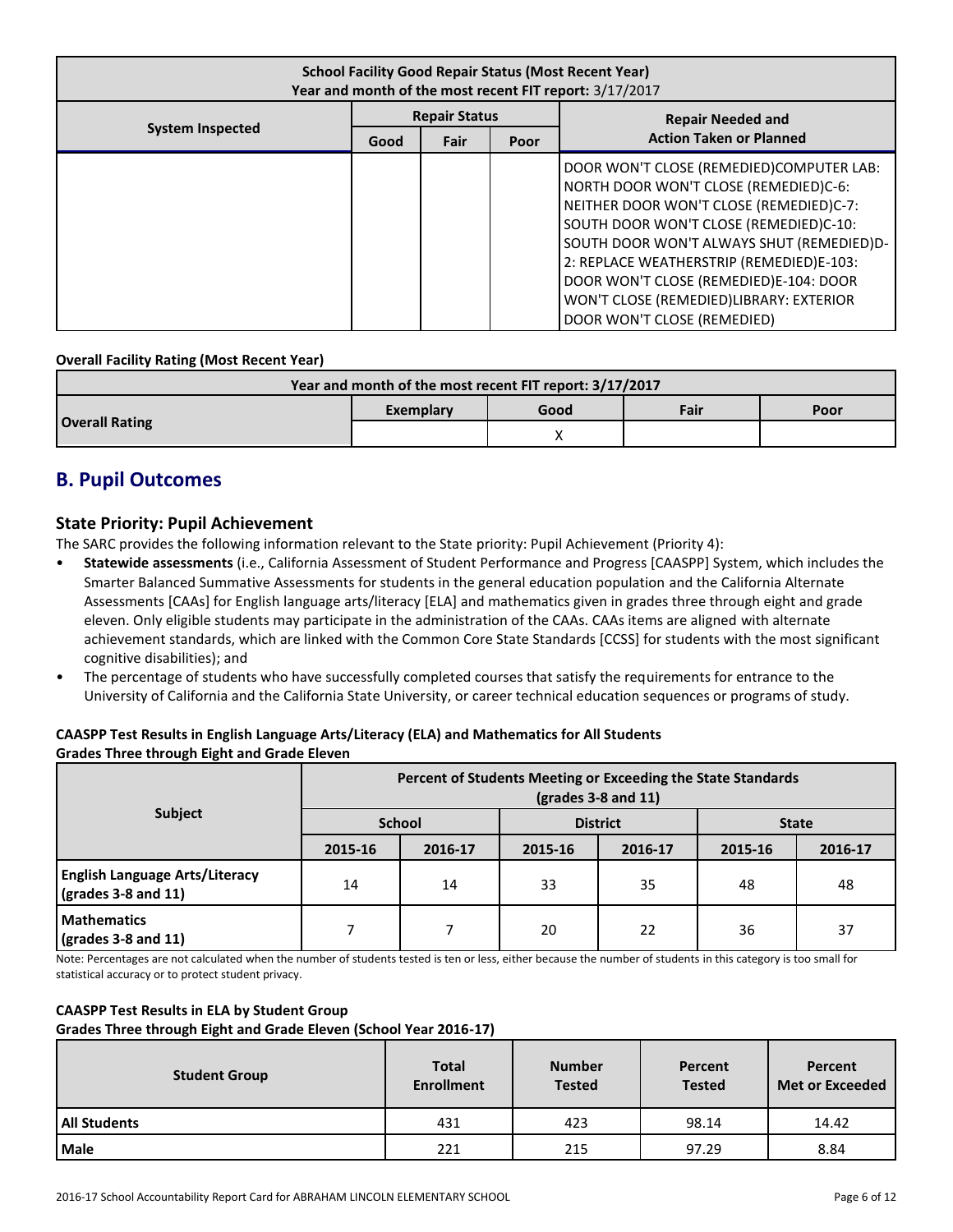| <b>Student Group</b>                   | <b>Total</b><br><b>Enrollment</b> | <b>Number</b><br><b>Tested</b> | <b>Percent</b><br><b>Tested</b> | <b>Percent</b><br><b>Met or Exceeded</b> |
|----------------------------------------|-----------------------------------|--------------------------------|---------------------------------|------------------------------------------|
| Female                                 | 210                               | 208                            | 99.05                           | 20.19                                    |
| <b>Black or African American</b>       | 59                                | 59                             | 100                             | 10.17                                    |
| American Indian or Alaska Native       | $\overline{\phantom{m}}$          | --                             | --                              |                                          |
| Asian                                  | --                                | --                             | --                              |                                          |
| <b>Filipino</b>                        | $\overline{\phantom{m}}$          | --                             | --                              |                                          |
| <b>Hispanic or Latino</b>              | 329                               | 323                            | 98.18                           | 14.24                                    |
| Native Hawaiian or Pacific Islander    | $\hspace{0.05cm} \ldots$          | $- -$                          | $-$                             | $-$                                      |
| White                                  | 11                                | 11                             | 100                             | 27.27                                    |
| <b>Two or More Races</b>               | $\overline{\phantom{m}}$          | --                             | --                              | $\hspace{0.05cm} \textbf{--}$            |
| <b>Socioeconomically Disadvantaged</b> | 412                               | 406                            | 98.54                           | 14.04                                    |
| <b>English Learners</b>                | 244                               | 238                            | 97.54                           | 13.87                                    |
| <b>Students with Disabilities</b>      | 53                                | 52                             | 98.11                           | 1.92                                     |
| <b>Foster Youth</b>                    | --                                | --                             | --                              |                                          |

Note: ELA test results include the Smarter Balanced Summative Assessment and the CAA. The "Percent Met or Exceeded" is calculated by taking the total number of students who met or exceeded the standard on the Smarter Balanced Summative Assessment plus the total number of students who met the standard (i.e., achieved Level 3–Alternate) on the CAAs divided by the total number of students who participated in both assessments.

Note: Double dashes (--) appear in the table when the number of students is ten or less, either because the number of students in this category is too small for statistical accuracy or to protect student privacy.

Note: The number of students tested includes all students who participated in the test whether they received a score or not; however, the number of students tested is not the number that was used to calculate the achievement level percentages. The achievement level percentages are calculated using only students who received scores.

#### **CAASPP Test Results in Mathematics by Student Group Grades Three through Eight and Grade Eleven (School Year 2016-17)**

| <b>Student Group</b>                   | <b>Total</b><br><b>Enrollment</b> | <b>Number</b><br><b>Tested</b> | Percent<br><b>Tested</b> | Percent<br><b>Met or Exceeded</b> |
|----------------------------------------|-----------------------------------|--------------------------------|--------------------------|-----------------------------------|
| <b>All Students</b>                    | 432                               | 429                            | 99.31                    | 7.46                              |
| Male                                   | 222                               | 220                            | 99.1                     | 5.91                              |
| Female                                 | 210                               | 209                            | 99.52                    | 9.09                              |
| <b>Black or African American</b>       | 59                                | 59                             | 100                      | 10.17                             |
| American Indian or Alaska Native       | --                                | --                             | $-$                      | $\overline{\phantom{a}}$          |
| Asian                                  | --                                | --                             | $-$                      | $\overline{\phantom{a}}$          |
| <b>Filipino</b>                        | $-$                               | --                             | $-$                      | $\overline{\phantom{a}}$          |
| <b>Hispanic or Latino</b>              | 330                               | 328                            | 99.39                    | 7.32                              |
| Native Hawaiian or Pacific Islander    | --                                | --                             | --                       | $\overline{\phantom{a}}$          |
| White                                  | 11                                | 11                             | 100                      | 9.09                              |
| <b>Two or More Races</b>               | --                                | --                             | --                       | $\overline{\phantom{a}}$          |
| <b>Socioeconomically Disadvantaged</b> | 413                               | 411                            | 99.52                    | 7.79                              |
| <b>English Learners</b>                | 244                               | 243                            | 99.59                    | 7.41                              |
| <b>Students with Disabilities</b>      | 53                                | 53                             | 100                      | 3.77                              |
| <b>Foster Youth</b>                    | --                                | --                             | --                       | $\hspace{0.05cm} \textbf{--}$     |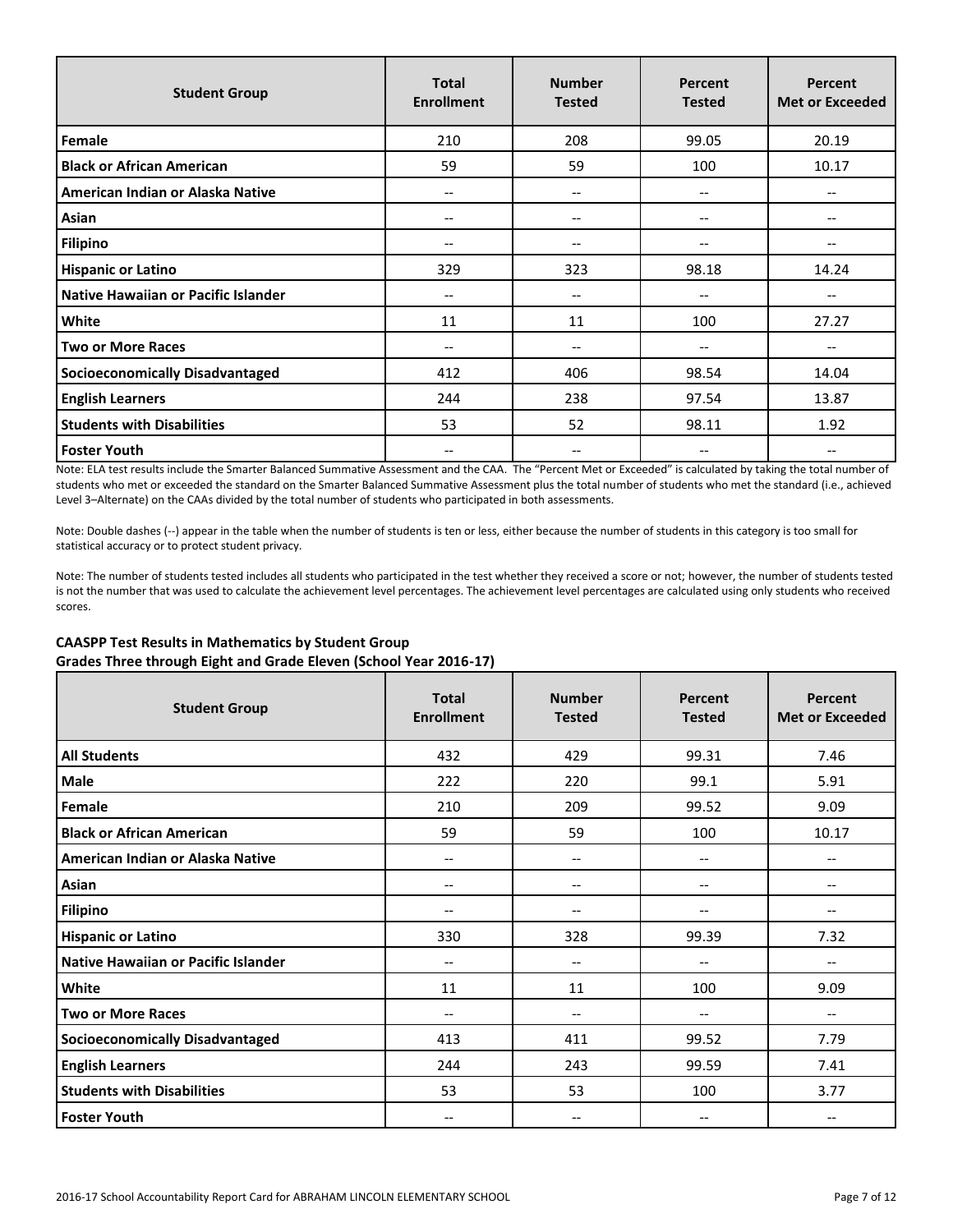Note: Mathematics test results include the Smarter Balanced Summative Assessment and the CAA. The "Percent Met or Exceeded" is calculated by taking the total number of students who met or exceeded the standard on the Smarter Balanced Summative Assessment plus the total number of students who met the standard (i.e., achieved Level 3–Alternate) on the CAAs divided by the total number of students who participated in both assessments.

Note: Double dashes (--) appear in the table when the number of students is ten or less, either because the number of students in this category is too small for statistical accuracy or to protect student privacy.

Note: The number of students tested includes all students who participated in the test whether they received a score or not; however, the number of students tested is not the number that was used to calculate the achievement level percentages. The achievement level percentages are calculated using only students who received scores.

#### **CAASPP Test Results in Science for All Students Grades Five, Eight, and Ten**

|                               | Percent of Students Scoring at Proficient or Advanced |         |         |                 |              |         |  |  |
|-------------------------------|-------------------------------------------------------|---------|---------|-----------------|--------------|---------|--|--|
| <b>Subject</b>                | <b>School</b>                                         |         |         | <b>District</b> | <b>State</b> |         |  |  |
|                               | 2014-15                                               | 2015-16 | 2014-15 | 2015-16         | 2014-15      | 2015-16 |  |  |
| Science (grades 5, 8, and 10) | 25                                                    | 28      | 41      | 38              | 56           | 54      |  |  |

Note: Science test results include California Standards Tests (CSTs), California Modified Assessment (CMA), and California Alternate Performance Assessment (CAPA) in grades five, eight, and ten.

Note: Scores are not shown when the number of students tested is ten or less, either because the number of students in this category is too small for statistical accuracy or to protect student privacy.

Note: The 2016-17 data are not available. The California Department of Education is developing a new science assessment based on the Next Generation Science Standards for California Public Schools (CA NGSS). The new California Science Test (CAST) was piloted in spring 2017. The CST and CMA for Science will no longer be administered.

## **State Priority: Other Pupil Outcomes**

The SARC provides the following information relevant to the State priority: Other Pupil Outcomes (Priority 8):

Pupil outcomes in the subject areas of physical education.

#### **California Physical Fitness Test Results (School Year 2016-17)**

| Grade |                              | <b>Percent of Students Meeting Fitness Standards</b> |                             |  |  |
|-------|------------------------------|------------------------------------------------------|-----------------------------|--|--|
| Level | <b>Four of Six Standards</b> | <b>Five of Six Standards</b>                         | <b>Six of Six Standards</b> |  |  |
|       | 20.8                         | 22.1                                                 | 20.8                        |  |  |

Note: Percentages are not calculated when the number of students tested is ten or less, either because the number of students in this category is too small for statistical accuracy or to protect student privacy.

# **C. Engagement**

### **State Priority: Parental Involvement**

The SARC provides the following information relevant to the State priority: Parental Involvement (Priority 3):

• Efforts the school district makes to seek parent input in making decisions for the school district and each schoolsite.

#### **Opportunities for Parental Involvement (School Year 2017-18)**

Each school provides multiple options for parents to participate in the educational process. Opportunities vary from site to site but include parent centers, parent education programs, Parent Teacher Association (PTA), School Site Council (SSC), English Learners Advisory Committee (ELAC), Gifted and Talented Education (GATE) Advisory Committee, African American Parent Advisory Council (AAPAC), homework hotlines, auto-callers, parent conferences, family curricular theme nights, parent training and education, classroom and playground volunteers, and leadership opportunities for parents. For more information about these and other opportunities, please contact the school.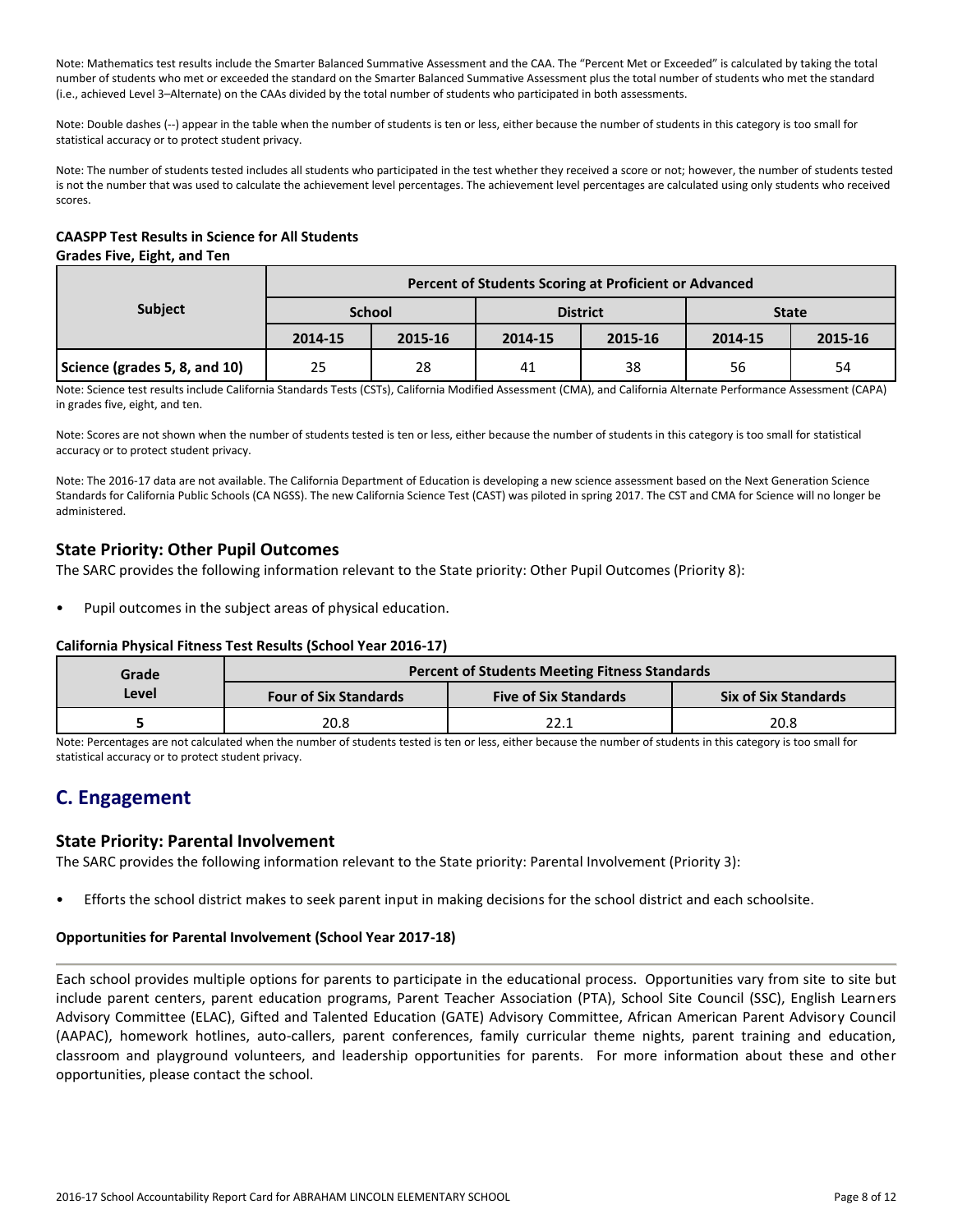At the district level, parents can participate in the District Advisory Committee (DAC), District English Learners Advisory Committee (DELAC), District African American Advisory Council (DAAAC), and a variety of short-term, solution-oriented focus groups and advisory committees. Additionally, a Family Resource Center is available from the hours of 8:00 AM -4:30 PM. Goals of the Family Resource Center include increased home/school communication, increased access to district-level parent and family training opportunities, and increased access to family involvement resources for district schools.

Parent Outreach Contacts:

 Family Resource Center 1525 W. Highland Ave. San Bernardino, California 92411 909-880-4057 Hours: 8:00 AM - 4:30 PM, M-F Aldo Ramirez, Family Engagement Director

909-880-4057, aldo.ramirez@sbcusd.k12.ca.us

- Travon Martin, Community Relations Worker II
- 909-891-1018, travon.martin@sbcusd.k12.ca.us
- Emily Valdez, Parent Outreach Worker
- 909-880-4057, emily.valdez@sbcusd.k12.ca.u
- Talice Ostrinski, Homeless Facilitator
- 909-880-4057, talice.ostrinski@sbcusd.k12.ca.us
- Vicki Lee, Homeless Liaison

909-880-4057, vicki.lee@sbcusd.k12.ca.us

### **State Priority: School Climate**

The SARC provides the following information relevant to the State priority: School Climate (Priority 6):

- Pupil suspension rates;
- Pupil expulsion rates; and
- Other local measures on the sense of safety.

#### **Suspensions and Expulsions**

|                    | <b>School</b> |         |         | <b>District</b> |         |         | <b>State</b> |         |         |
|--------------------|---------------|---------|---------|-----------------|---------|---------|--------------|---------|---------|
| Rate               | 2014-15       | 2015-16 | 2016-17 | 2014-15         | 2015-16 | 2016-17 | 2014-15      | 2015-16 | 2016-17 |
| <b>Suspensions</b> | 4.2           | 5.0     | 2.5     | 6.2             | 5.8     | 5.6     | 3.8          | 3.7     | 3.6     |
| <b>Expulsions</b>  | 0.0           | 0.0     | 0.0     | 0.3             | 0.2     | 0.2     | 0.1          | 0.1     | 0.1     |

#### **School Safety Plan (School Year 2017-18)**

Date of Last Review/Update: November 14, 2017 Date Last Reviewed with Faculty: November 27, 2017

Every student and teacher has the right to attend a school free from physical and psychological harm. To help schools achieve these vital goals, the State of California has mandated that each K-12 school develop a comprehensive school safety plan. Reviewed annually, a school's safety plan is the result of a systematic planning process in cooperation with local public safety agencies, community leaders, parents, pupils, teachers, administrators, and other persons interested in the prevention of campus crime and violence. Each school's safety plan addresses the following key areas: preparedness, mitigation and prevention, response and recovery. In close cooperation with the California Schools Risk Management (Joint-Powers Authority), local police and fire departments, the district's Office of Safety and Emergency Management conducts periodic safety inspections of district sites and provides correction reports to site administrators. A follow-up system is in place to ensure timely compliance and correction of discrepancies. School sites also conduct scheduled drills for anticipated emergency situations (such as fires, earthquakes and lockdowns) to prepare students, staff, and other stakeholders how to appropriately respond to those emergencies. The district follows California's mandated Standardized Emergency Management System (SEMS) and the National Incident Management System (NIMS) for emergency management. The Office of Safety and Emergency Management is also tasked with coordinating the response and recovery of emergencies or other disasters affecting the SBCUSD.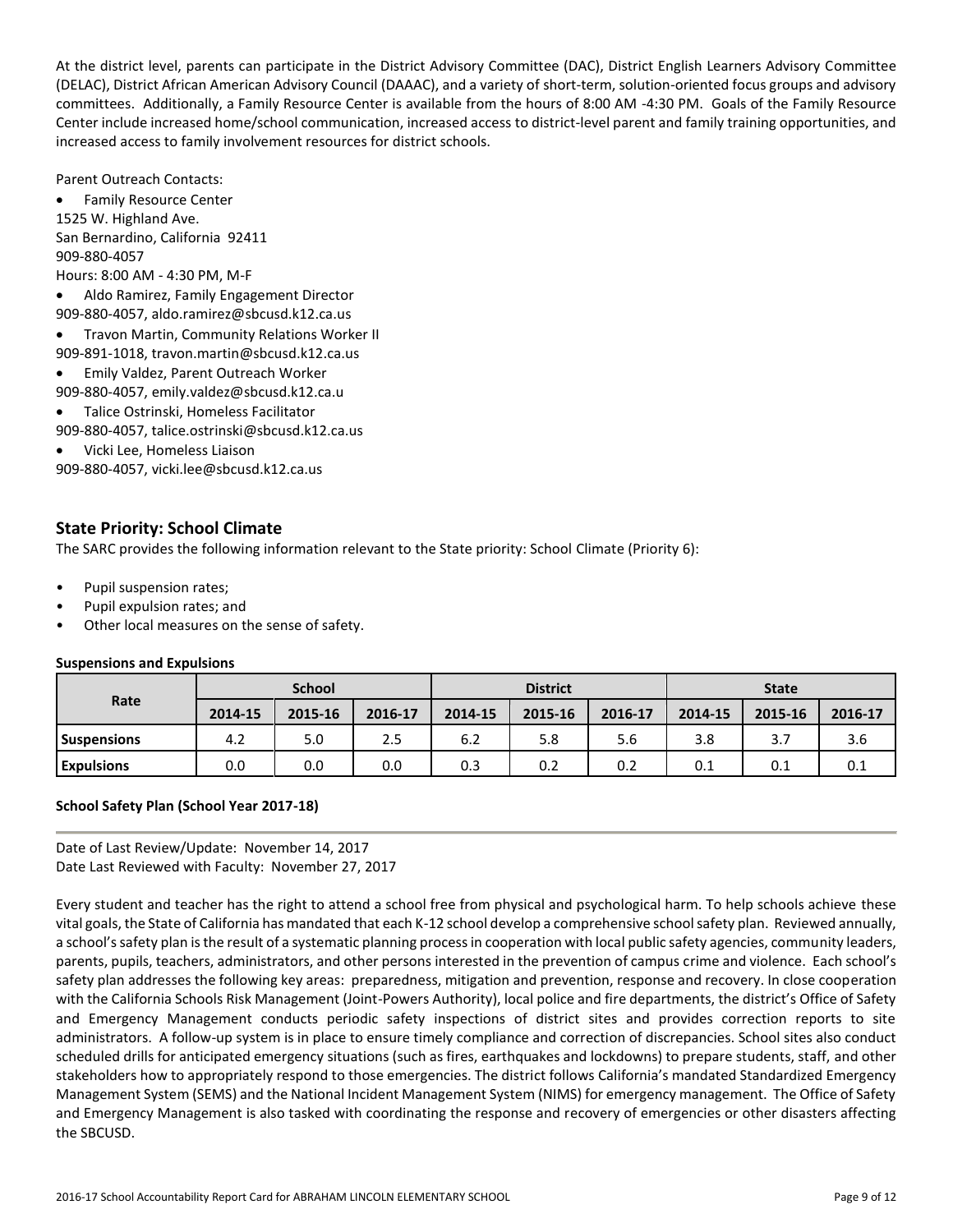# **D. Other SARC Information**

The information in this section is required to be in the SARC but is not included in the state priorities for LCFF.

#### **Federal Intervention Program (School Year 2017-18)**

| Indicator                                                  | <b>School</b> | <b>District</b> |
|------------------------------------------------------------|---------------|-----------------|
| <b>Program Improvement Status</b>                          | In PI         | In PI           |
| <b>First Year of Program Improvement</b>                   | 2004-2005     | 2004-2005       |
| Year in Program Improvement*                               | Year 5        | Year 3          |
| Number of Schools Currently in Program Improvement         | N/A           | 61              |
| <b>Percent of Schools Currently in Program Improvement</b> | N/A           | 73.5            |

Note: Cells with N/A values do not require data.

#### **Average Class Size and Class Size Distribution (Elementary)**

|                |                             |                | 2014-15                  |       |                             | 2015-16        |                          |                |                             | 2016-17  |                          |       |
|----------------|-----------------------------|----------------|--------------------------|-------|-----------------------------|----------------|--------------------------|----------------|-----------------------------|----------|--------------------------|-------|
| Grade          | Avg.                        |                | <b>Number of Classes</b> |       | Avg.                        |                | <b>Number of Classes</b> |                | Avg.                        |          | <b>Number of Classes</b> |       |
| Level          | <b>Class</b><br><b>Size</b> | $1 - 20$       | $21 - 32$                | $33+$ | <b>Class</b><br><b>Size</b> | $1 - 20$       | $21 - 32$                | $33+$          | <b>Class</b><br><b>Size</b> | $1 - 20$ | $21 - 32$                | $33+$ |
| K              | 19                          | 7              |                          |       | 24                          |                | 6                        |                | 20                          | 3        | 3                        |       |
| 1              | 19                          | 7              |                          |       | 22                          | $\overline{2}$ | 5                        |                | 21                          | 4        | 3                        |       |
| $\overline{2}$ | 20                          | 5              | 3                        |       | 23                          |                | 6                        |                | 22                          | 1        | 5                        |       |
| 3              | 19                          | 9              |                          |       | 22                          | 3              | 5                        |                | 23                          |          | 5                        |       |
| 4              | 22                          | $\overline{2}$ | 4                        |       | 29                          |                | 6                        |                | 31                          |          | 5                        |       |
| 5              | 23                          | 1              | 4                        |       | 27                          | Ŧ.             | 3                        | $\overline{2}$ | 27                          | 1        | 4                        |       |
| 6              | 13                          | 1              |                          |       |                             |                |                          |                |                             |          |                          |       |

Number of classes indicates how many classes fall into each size category (a range of total students per class).

#### **Academic Counselors and Other Support Staff (School Year 2016-17)**

| <b>Title</b>                                               | <b>Number of FTE</b><br><b>Assigned to School</b> | <b>Average Number of Students per</b><br><b>Academic Counselor</b> |
|------------------------------------------------------------|---------------------------------------------------|--------------------------------------------------------------------|
| <b>Academic Counselor</b>                                  | 1.0                                               | 828                                                                |
| <b>Counselor (Social/Behavioral or Career Development)</b> |                                                   | N/A                                                                |
| Library Media Teacher (Librarian)                          |                                                   | N/A                                                                |
| <b>Library Media Services Staff (Paraprofessional)</b>     | 0.6                                               | N/A                                                                |
| Psychologist                                               | 0.5                                               | N/A                                                                |
| <b>Social Worker</b>                                       |                                                   | N/A                                                                |
| <b>Nurse</b>                                               | 0.3                                               | N/A                                                                |
| <b>Speech/Language/Hearing Specialist</b>                  | 0.5                                               | N/A                                                                |
| <b>Resource Specialist</b>                                 | 2.0                                               | N/A                                                                |
| Other                                                      | 3.0 <sub>2</sub>                                  | N/A                                                                |

Note: Cells with N/A values do not require data.

\*One Full Time Equivalent (FTE) equals one staff member working full time; one FTE could also represent two staff members who each work 50 percent of full time.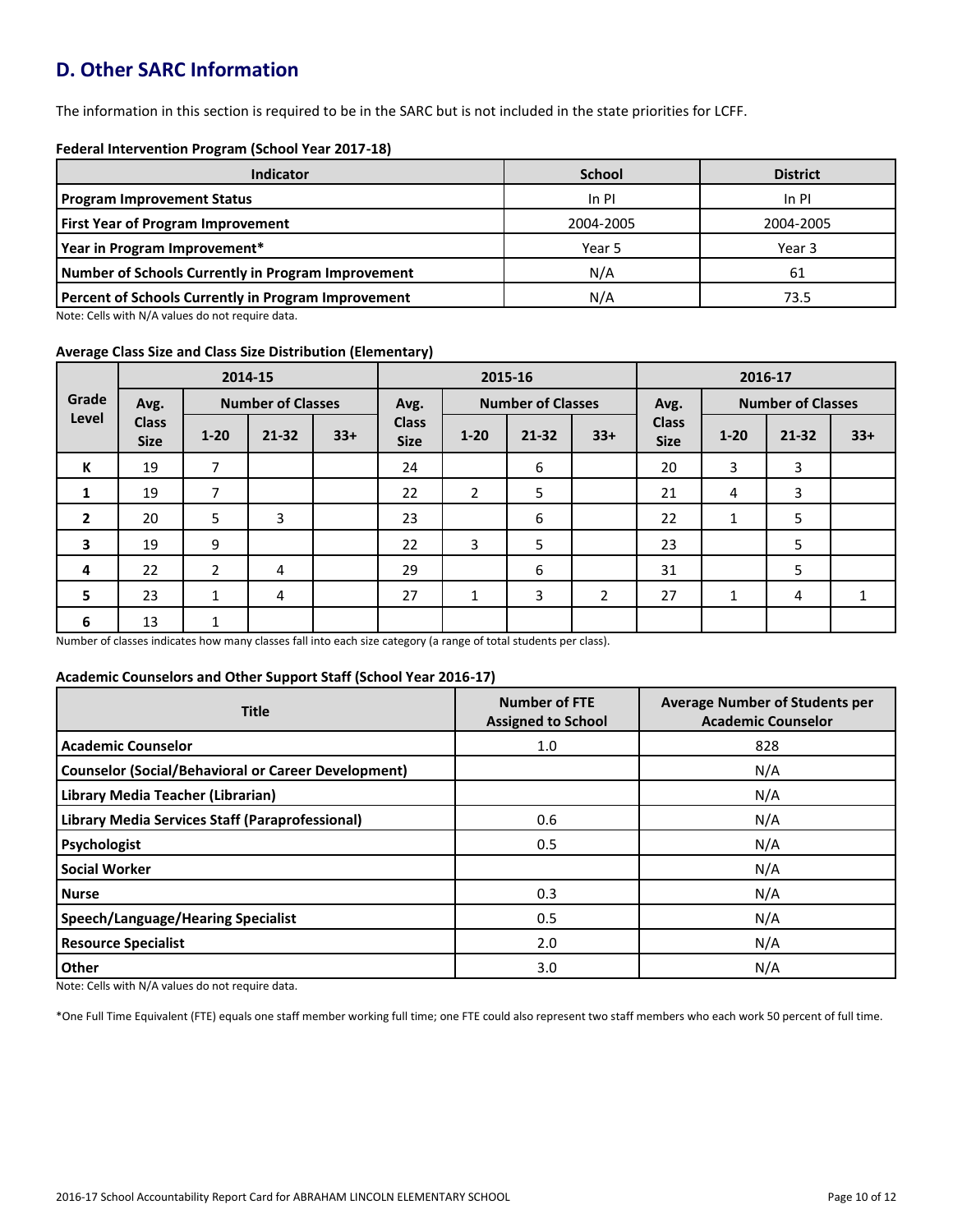#### **Expenditures per Pupil and School Site Teacher Salaries (Fiscal Year 2015-16)**

|                                                     | <b>Expenditures Per Pupil</b> | Average                            |                               |                                 |  |
|-----------------------------------------------------|-------------------------------|------------------------------------|-------------------------------|---------------------------------|--|
| Level                                               | <b>Total</b>                  | Supplemental/<br><b>Restricted</b> | Basic/<br><b>Unrestricted</b> | <b>Teacher</b><br><b>Salary</b> |  |
| <b>School Site</b>                                  | \$6,280                       | \$275                              | \$6,004                       | \$74,089                        |  |
| <b>District</b>                                     | N/A                           | N/A                                | \$8,466                       | \$78,962                        |  |
| <b>Percent Difference: School Site and District</b> | N/A                           | N/A                                | $-34.0$                       | $-6.4$                          |  |
| <b>State</b>                                        | N/A                           | N/A                                | \$6,574                       | \$79,228                        |  |
| <b>Percent Difference: School Site and State</b>    | N/A                           | N/A                                | $-9.1$                        | $-6.7$                          |  |

Note: Cells with N/A values do not require data.

#### **Types of Services Funded (Fiscal Year 2016-17)**

The common goal of all categorically funded programs in the San Bernardino City Unified School District (SBCUSD) is to ensure that all students--including English learners, educationally disadvantaged pupils, African American, Hispanic English only, gifted and talented pupils, and pupils with exceptional needs--attain mastery of state and local standards.

The educational program at each site is based on an improvement planning process that includes such members of the school community as the principal, teachers, support staff, parents, and students (at the secondary level). These stakeholders form an organizational unit called the School Site Council (SSC). The SSC develops and annually revises a plan called the Single Plan for Student Achievement (SPSA). The SPSA, based on self-study and collaboration, ensures that all of the resources available to the school are coordinated and focused on providing a high-quality educational program in which all students can achieve success.

Some students have difficulty mastering academic state and local content standards. They may be at risk of not meeting graduation requirements. For these students, categorical program funds are provided. Categorical funds are supplemental educational dollars used for supports that augment the core instructional program and increase the academic success of these students. Categorical funds provide items such as additional personnel time, staff development opportunities, supplemental student materials, and other specialized services, equipment, and supplies.

Categorical programs commonly found at SBCUSD sites are:

- Every Student Succeeds Act (ESSA) Title I, Part A
- Local Control Funding Formula (LCFF)

Additionally, categorical programs have been established at the district level to provide important services and instructional support that help increase student success. Categorical funds in this category support District efforts in the areas of:

- Vocational Education Basic Grant Award (Voc Ed) Carl D. Perkins Career and Technical Education Improvement Act of 2006
- ESSA Title II, Part A Supporting Effective Instruction
- ESSA Title III, Part A Language Instruction for English Learners (EL) and Language Instruction for Immigrant Students

#### Program Improvement

Beginning in the 2017–18 School Year (SY), LEAs and schools will no longer be identified for Program Improvement (PI) or be required to implement specific PI-related activities. In addition, LEAs will not be required to set aside any PI reservations for the 2017–18 SY. LEAs and schools previously identified for PI are encouraged to use evidence-based interventions, which may include alternative supports that are designed to improve the academic achievement of socioeconomically disadvantaged students.

#### Alternative Supports

For the 2017–18 SY, LEAs will not be required to set aside a reasonable amount of Title I, Part A funds for alternative supports. LEAs are encouraged to use evidence-based interventions that are reasonable, necessary, and consistent with Title I, Part A of the ESSA.